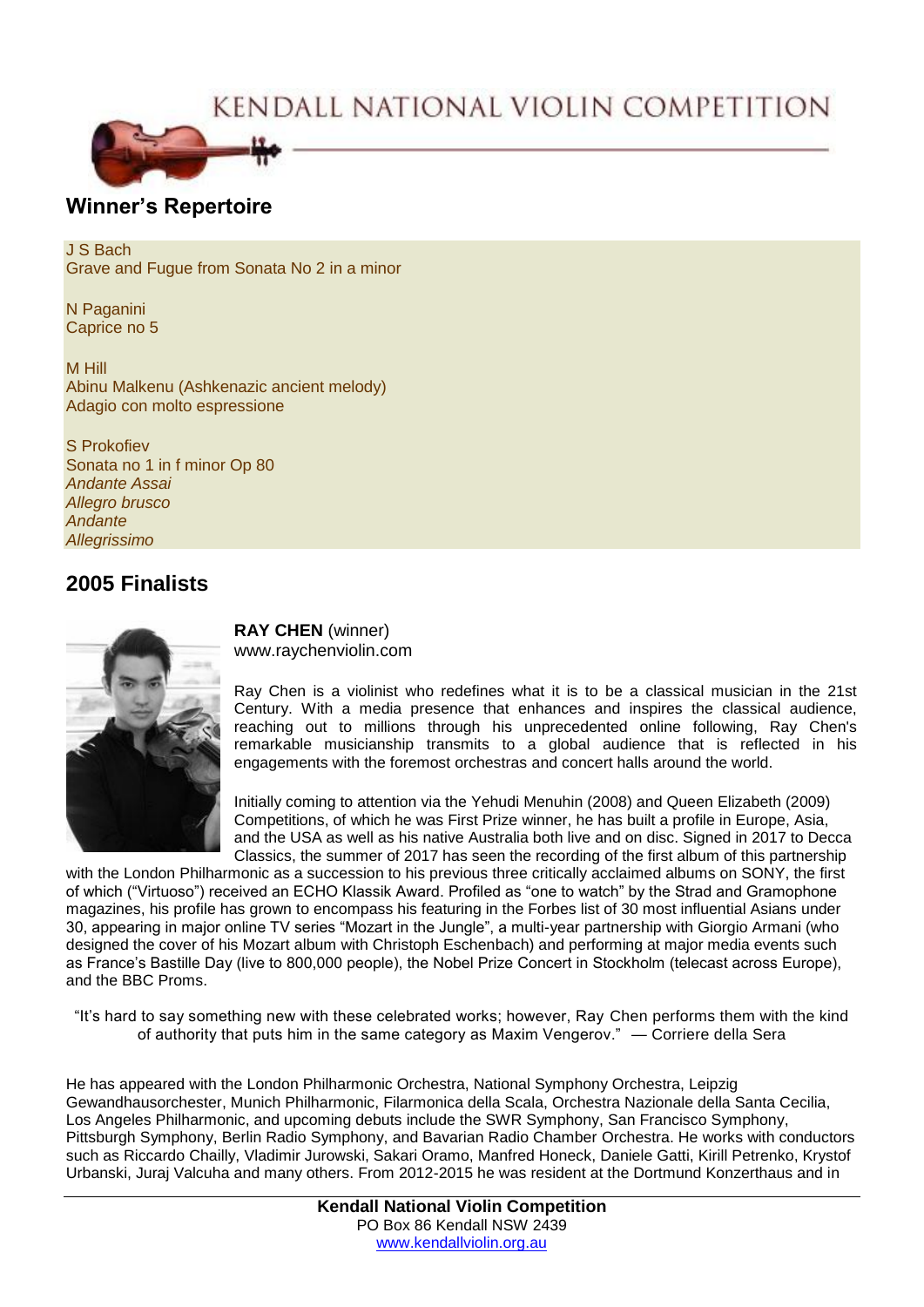17/18 will be an "Artist Focus" with the Berlin Radio Symphony.

His presence on social media makes Ray Chen a pioneer in an artist's interaction with their audience, utilising the new opportunities of modern technology. His appearances and interactions with music and musicians are instantly disseminated to a new public in a contemporary and relatable way. He is the first musician to be invited to write a lifestyle blog for the largest Italian publishing house, RCS Rizzoli (Corriere della Sera, Gazzetta dello Sport, Max). He has been featured in Vogue magazine and is currently releasing his own design of violin case for the industry manufacturer GEWA. His commitment to music education is paramount, and inspires the younger generation of music students with his series of self-produced videos combining comedy and music. Through his online promotions his appearances regularly sell out and draw an entirely new demographic to the concert hall.

Born in Taiwan and raised in Australia, Ray was accepted to the Curtis Institute of Music at age 15, where he studied with Aaron Rosand and was supported by Young Concert Artists. He plays the 1715 "Joachim" Stradivarius violin on loan from the Nippon Music Foundation. This instrument was once owned by the famed Hungarian violinist, Joseph Joachim (1831-1907).

**AUGUST 2019**



#### **JANET ANDERSON**

Janet Anderson has been a violinist with the Adelaide Symphony Orchestra since 2007. She studied with Michele Walsh at the Queensland Conservatorium and Professor Gottfried Schneider at the Hochschule fur Musik und Theater in Munich.

Janet was a finalist in the 2005 Kendall National Violin Competition, winning the prize for the best performance of an Australian composition and was a finalist with the Fyra String Quartet in the Australian Chamber Music Competition. Janet received the 2006 Griffith University Postgraduate Award and Brisbane Midcity Rotary Club Music Award.

With the Leonore String Quartet Janet won the 2008 Musica Viva Chamber Music Prize, attended the International Musicians' Seminar, Prussia Cove UK, undertook a residency at

the Banff Centre Canada, attended Mt Buller Chamber Music Summer Schools and competed in the 2009 Asia-Pacific Chamber Music Competition. Janet was a 2009 Australian Chamber Orchestra Emerging Artist, mentored by Aiko Goto, and toured extensively with ACO and ACO2 throughout Australia.

Janet continues to perform with ASO, Adelaide Baroque, Adelaide Concert Collective, Kegelstatt Ensemble and various chamber groups.

**AUGUST 2019**



### **JENNEN NGIAU-KENG**

Jennen Ngiau-Keng is an entrepreneur who performs regularly with the Melbourne Symphony Orchestra and Tasmanian Symphony Orchestra as a casual violinist. A year after winning the Kendall National Violin Competition in 2006, he started an online shoe business called JENNEN shoes, which has since expanded into an international online business with boutiques in Melbourne, Sydney and Brisbane.

Since 2011, Jennen has directed String Musicians Australia, a string quartet booking agency, that has now performed for over one thousand wedding and corporate functions across Australia.

This year Jennen is performing with the Tasmanian Symphony and Melbourne Chamber Orchestra.

I have two children now, so spending a lot of time with them and working a lot less. **AUGUST 2019**